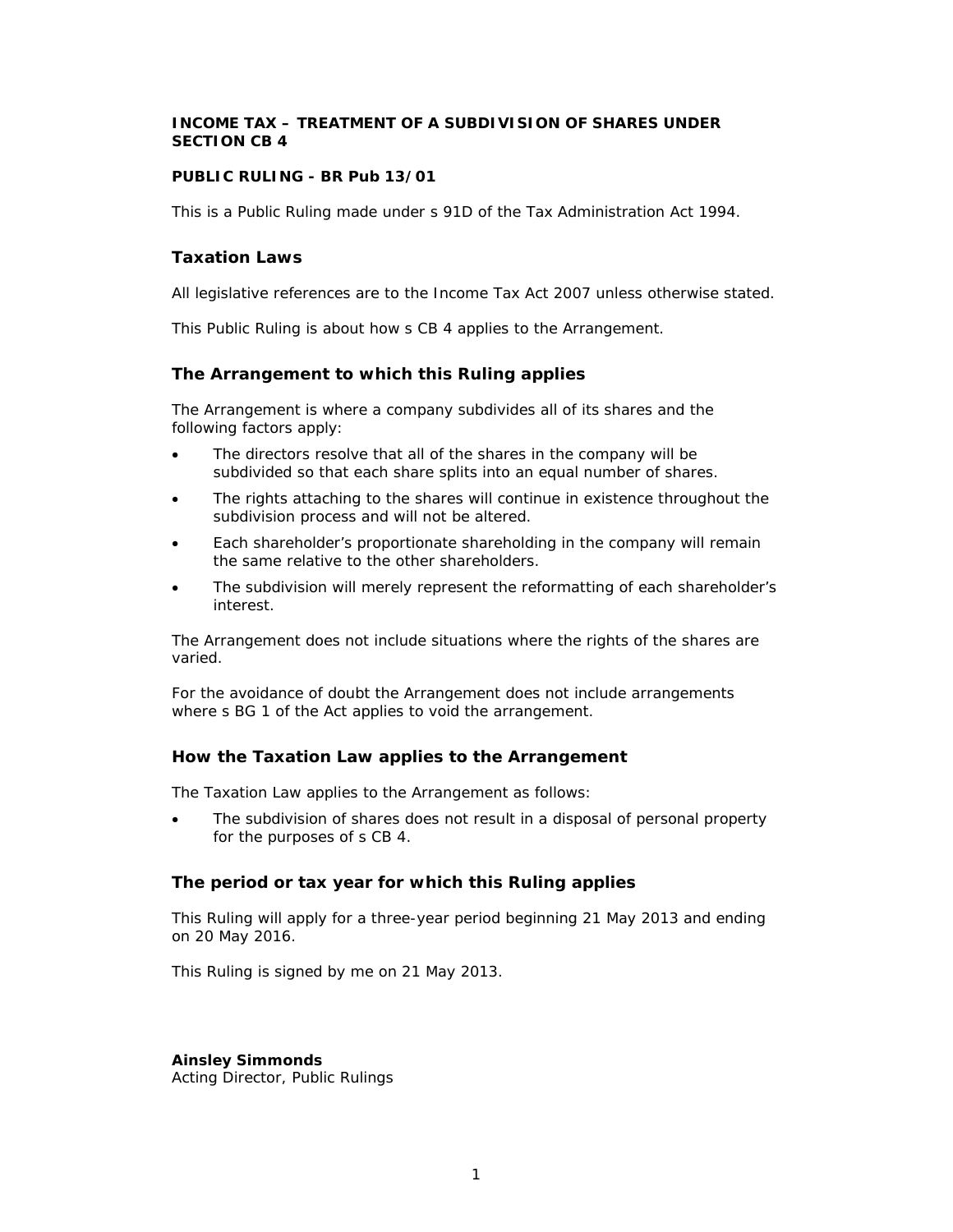# **INCOME TAX – TREATMENT OF A DISPOSAL OF SUBDIVIDED SHARES UNDER SECTION CB 4**

### **PUBLIC RULING - BR Pub 13/02**

This is a Public Ruling made under s 91D of the Tax Administration Act 1994.

### **Taxation Laws**

All legislative references are to the Income Tax Act 2007 unless otherwise stated.

This Public Ruling is about how ss CB 4 and ED 1 apply to the Arrangement.

## **The Arrangement to which this Ruling applies**

The Arrangement is where a shareholder holds shares in a company, and those shares were acquired for the purpose of disposal. The company then subdivides its shares, and the following apply:

- The directors resolve that all of the shares in the company will be subdivided so that each share splits into an equal number of shares.
- The rights attaching to the shares will continue in existence throughout the subdivision process and will not be altered.
- Each shareholder's proportionate shareholding in the company will remain the same relative to the other shareholders.
- The subdivision will merely represent the reformatting of each shareholder's interest.

After the subdivision, the shareholder disposes of some or all of their subdivided shares.

The Arrangement does not include situations where the rights of the shares are varied.

For the avoidance of doubt the Arrangement does not include arrangements where s BG 1 of the Act applies to void the arrangement.

### **How the Taxation Laws apply to the Arrangement**

The Taxation Law applies to the Arrangement as follows:

- Section CB 4 applies to the disposal of the subdivided shares.
- The time of acquisition of a subdivided share held on revenue account is the time the original share (which was subdivided) was acquired.
- Under s ED 1, the cost of each subdivided share can be determined by dividing the cost of an original share equally between the subdivided shares into which the original share was divided.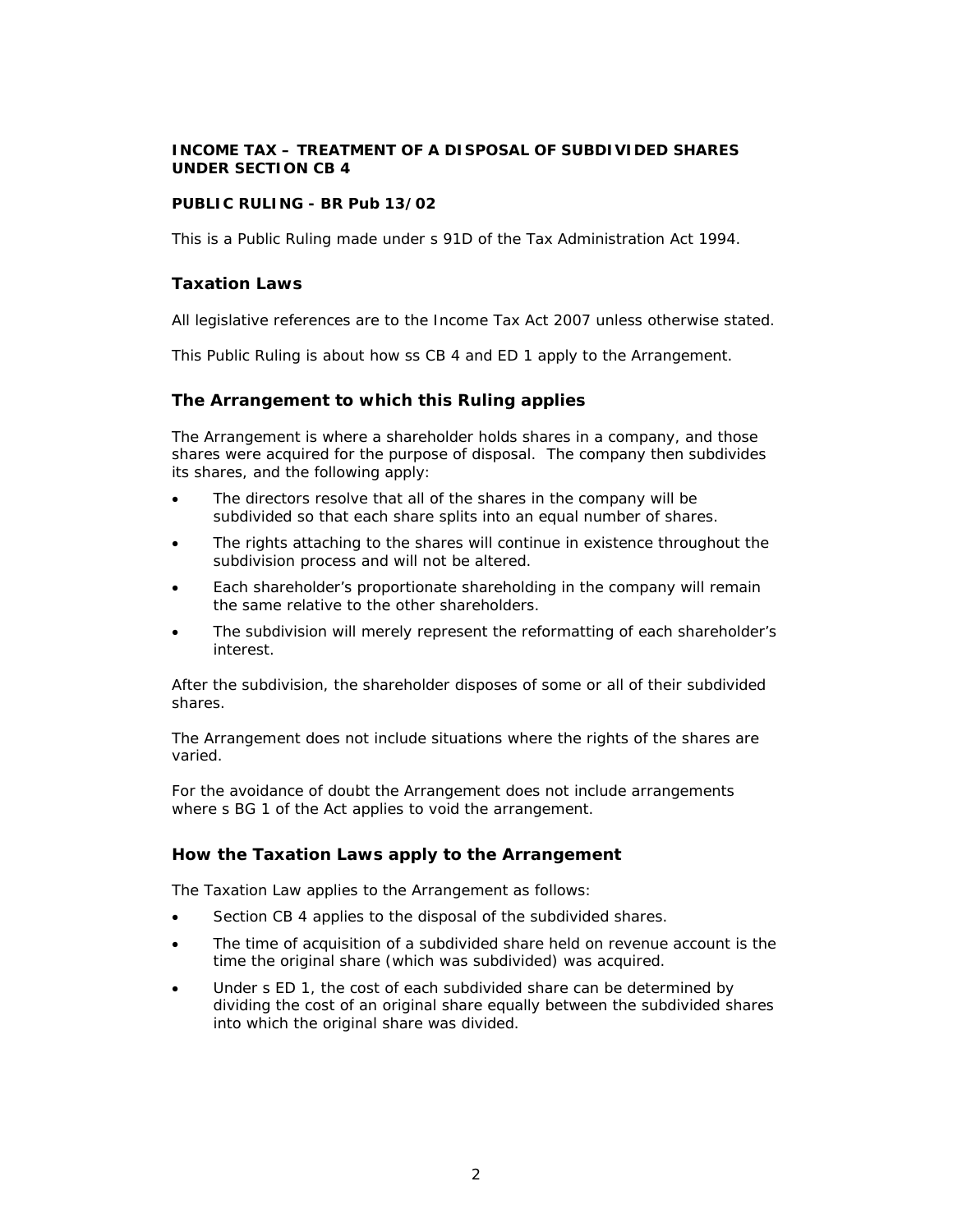# **The period or tax year for which this Ruling applies**

This Ruling will apply for a three-year period beginning on 21 May 2013 and ending on 20 May 2016.

This Ruling is signed by me on 21 May 2013.

**Ainsley Simmonds**  Acting Director, Public Rulings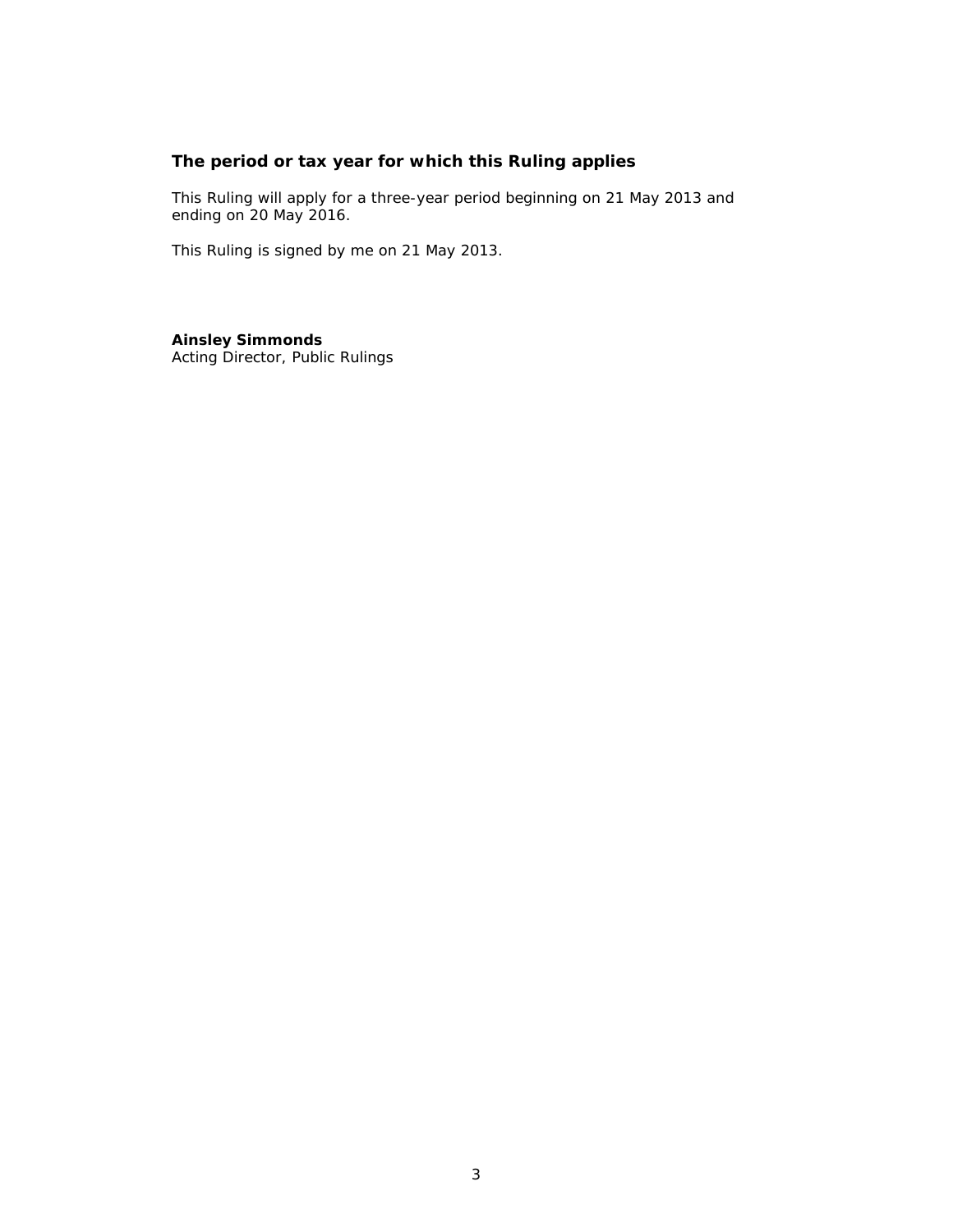### **COMMENTARY ON PUBLIC RULING BR PUB 13/01 and BR PUB 13/02**

This commentary is not a legally binding statement. The commentary is intended to help readers understand and apply the conclusions reached in Public Rulings BR Pub 13/01 and BR Pub 13/02 (the Rulings).

Legislative references are to the Income Tax Act 2007 unless otherwise stated. Relevant legislative provisions are reproduced in the Appendix to this commentary.

### **Contents**

### **Summary**

- 1. In the circumstances set out in the Rulings, a subdivision of shares does not result in a disposal of any shares for the purposes of s CB 4. This is because when a company subdivides shares, the original shares are not cancelled and the shareholder's rights are not altered or terminated by the subdivision.
- 2. When a shareholder who acquired the original shares on revenue account disposes of a subdivided share, s CB 4 will apply to the disposal. This is because the subdivided shares are the same property as the original shares acquired. Therefore, the time of acquisition of the subdivided shares is the time the original shares were acquired. Under s ED 1, a reasonable method to determine the cost of each subdivided share is to divide the cost of an original share equally between the subdivided shares into which the original share was divided.

### **Background**

- 3. A subdivision of shares is variously known as a "share split", a "share subdivision", or as a type of "share reorganisation". One reason that a company might undertake a subdivision of shares is to improve the marketability of that company's shares.
- 4. There are at least three ways to achieve an increase in the amount of shares in a company, for no additional consideration, that are described as a subdivision of shares, namely: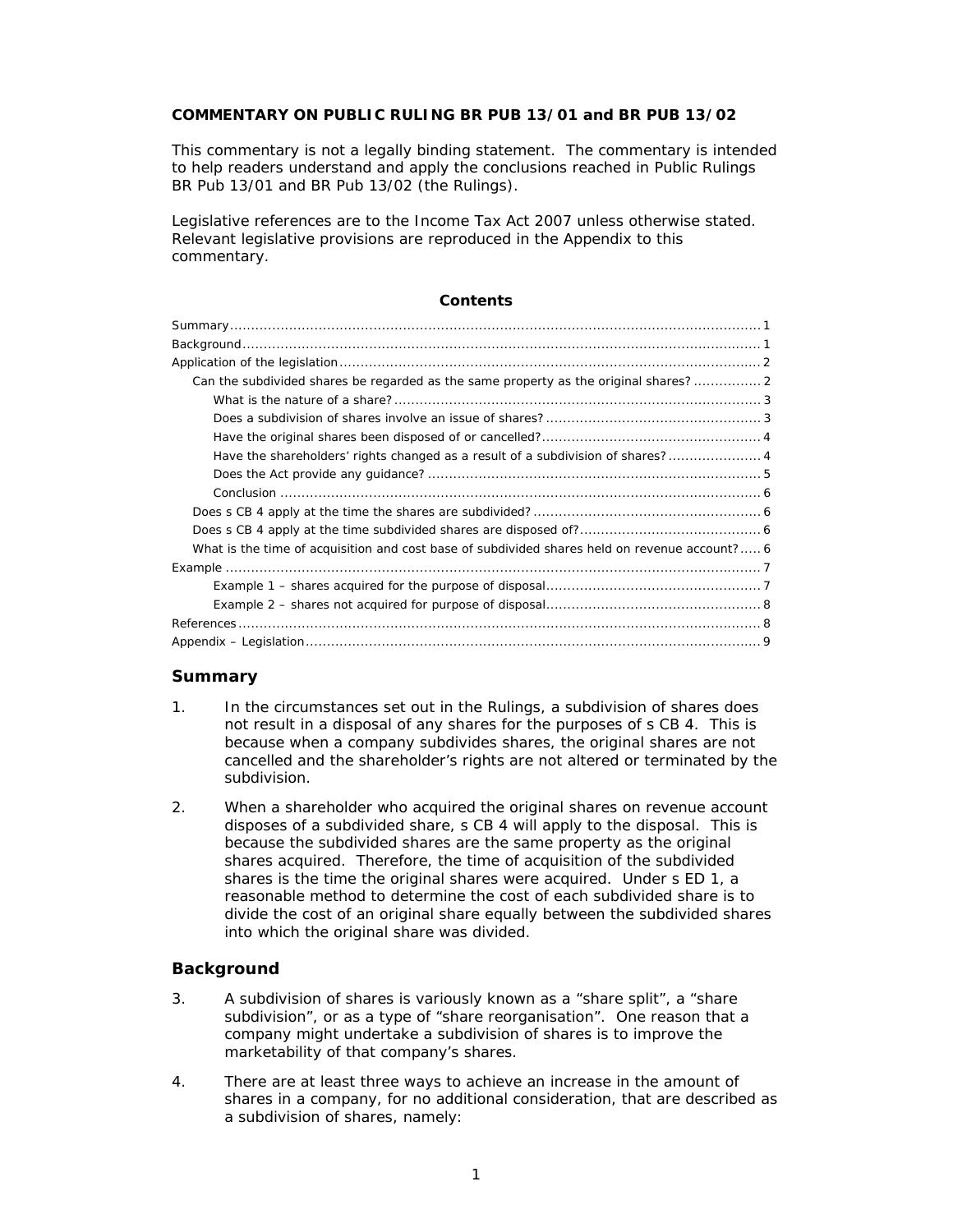- existing shares can be cancelled or redeemed, and, for no additional consideration, a greater number of shares can be issued to all shareholders in the same proportion as their original shareholdings;
- shares in addition to the original shares can be issued, for no additional consideration, to all shareholders in the same proportion as the shares already held;
- existing shares can be converted into a greater number of shares for no consideration.
- 5. The Rulings are concerned with only the third type of subdivision of shares.
- 6. Section CB 4 provides that an amount derived on the disposal of personal property acquired for the purpose of disposal, is income of the person. A share is a type of personal property: s 35 of the Companies Act 1993 (CA 1993). Therefore, in this context, questions arise as to the application of s CB 4 to a subdivision of shares and to the disposal of a subdivided share.

# **Application of the legislation**

- 7. The Rulings consider two situations. These situations represent two points in time at which s CB 4 could apply to subdivided shares, namely the time at which the:
	- shares are subdivided;
	- subdivided shares are disposed of.
- 8. Whether s CB 4 applies in these situations depends on whether the subdivided shares can be regarded as the same property as the original shares.

## **Can the subdivided shares be regarded as the same property as the original shares?**

- 9. Two broad requirements of s CB 4 must be satisfied. If these requirements are met, an amount that the person derives from disposing of the personal property is income of the person. The first requirement is that a person acquires personal property for the purpose of disposing of it. The second requirement is that the person disposes of the personal property.
- 10. The grammatical construction of s CB 4 shows that the property disposed of must be the same property as that acquired. When a subdivided share is then disposed of, the question arises as to whether the subdivided shares are the same property as the original shares. The answer to this question will also assist in determining the time of acquisition of the subdivided shares for the purposes of s CB 4.
- 11. In determining whether the subdivided shares can be regarded as the same property as the original shares, it is helpful to consider:
	- What is the nature of a share?
	- Does a subdivision of shares involve an issue of shares?
	- Have the original shares been disposed of or cancelled?
	- Have the shareholders' rights changed as a result of the subdivision of shares?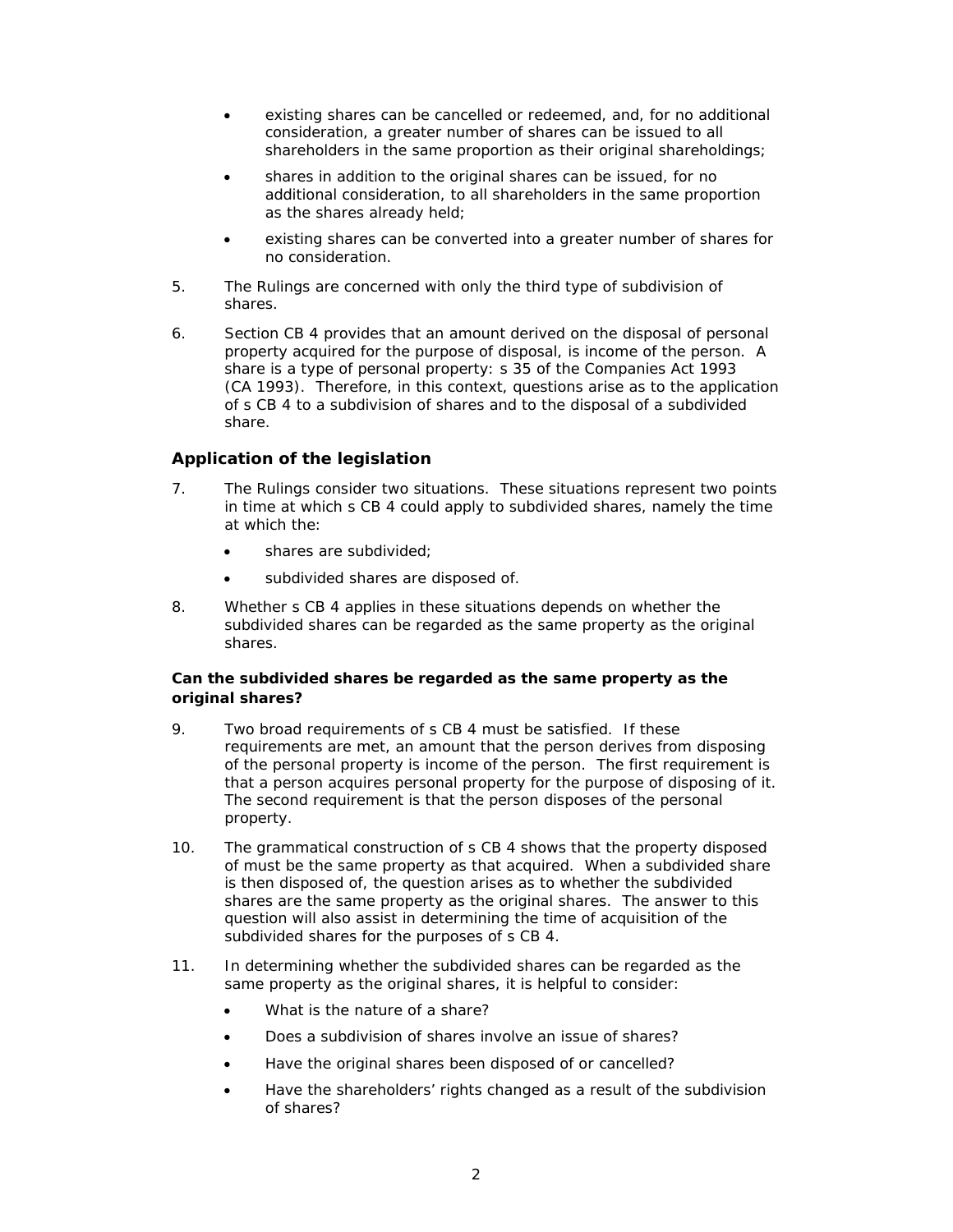• Does the Act provide any quidance?

### *What is the nature of a share?*

- 12. It is generally accepted that a share is a bundle of rights and obligations conferred under a contract between the shareholders and the company: *Borland's Trustee v Steel Brothers & Co Ltd* [1901] 1 Ch 279 (Ch); *Bradbury v English Sewing Cotton Ltd* [1923] AC 744 (HL); *IR Commrs v Laird Group plc* [2003] UKHL 54. This was confirmed by the New Zealand Court of Appeal in *Robertson v Bicknell* (CA129/01, 25 March 2002). In *Robertson*, the court also confirmed that the nature of the property in a share is the interest of a person in the company, that interest being comprised of various rights and obligations (at [23]).
- 13. The CA 1993 and the general law on shares suggest that shares are an "aliquot" (meaning a portion of a larger whole) interest in a company; that is, a bundle of rights and obligations representing the shareholder's proportionate interest in the company. The removal of par and nominal values for shares under the CA 1993 reinforces this approach.
- 14. Section 35 of the CA 1993 provides that a share in a company is personal property. In addition, s 36 of the CA 1993 sets out the basic rights and powers that attach to shares. These basic rights and powers include the right for the shareholder to vote at a meeting of the company on any resolution, the right to an equal share in dividends authorised by the board, and the right to an equal share in the distribution of surplus assets of the company. It is important to note that the rights and powers conferred by this section may be negated, altered or added to by the constitution of the company. Therefore, in any given situation, the constitution of a company (if it has one) will be an important factor in determining the nature of a share and the rights and powers attached to it.

### *Does a subdivision of shares involve an issue of shares?*

- 15. If a subdivision of shares involves an issue of new shares, this may indicate that subdivided shares are different property from the original shares. Sections 41 to 51 of the CA 1993 provide rules on issuing shares. However, the CA 1993 does not provide any guidance about how to achieve a subdivision of shares. There is only one reference in the CA 1993 to subdivisions of shares and that is in s 48. Section 48 is an exception to the requirements in s 47 of the CA 1993 that apply to the issuing of shares by a company after its registration. One view is that this shows that a subdivision must involve an issue of shares – otherwise there would be no need for the express exclusion. The other view is that this was simply to avoid any doubt in this regard. Apart from this, the CA 1993 is silent about how subdivisions should be effected. It is difficult therefore to draw an inference from the CA 1993 as to whether a subdivision of shares involves an issue of new shares. In practice, a company's annual return is the method by which the Companies Register is updated to reflect changes in the number of shares held and by whom.
- 16. By comparison, the Companies Act 1955 (CA 1955) did include a procedure for the subdivision of shares. Sections 70 and 71 of the CA 1955 allowed a company to alter the conditions of its memorandum to, among other things, "subdivide its shares … into shares of smaller amount" and required the company to notify the Registrar. This process was a separate one from that required to issue shares: see, for example,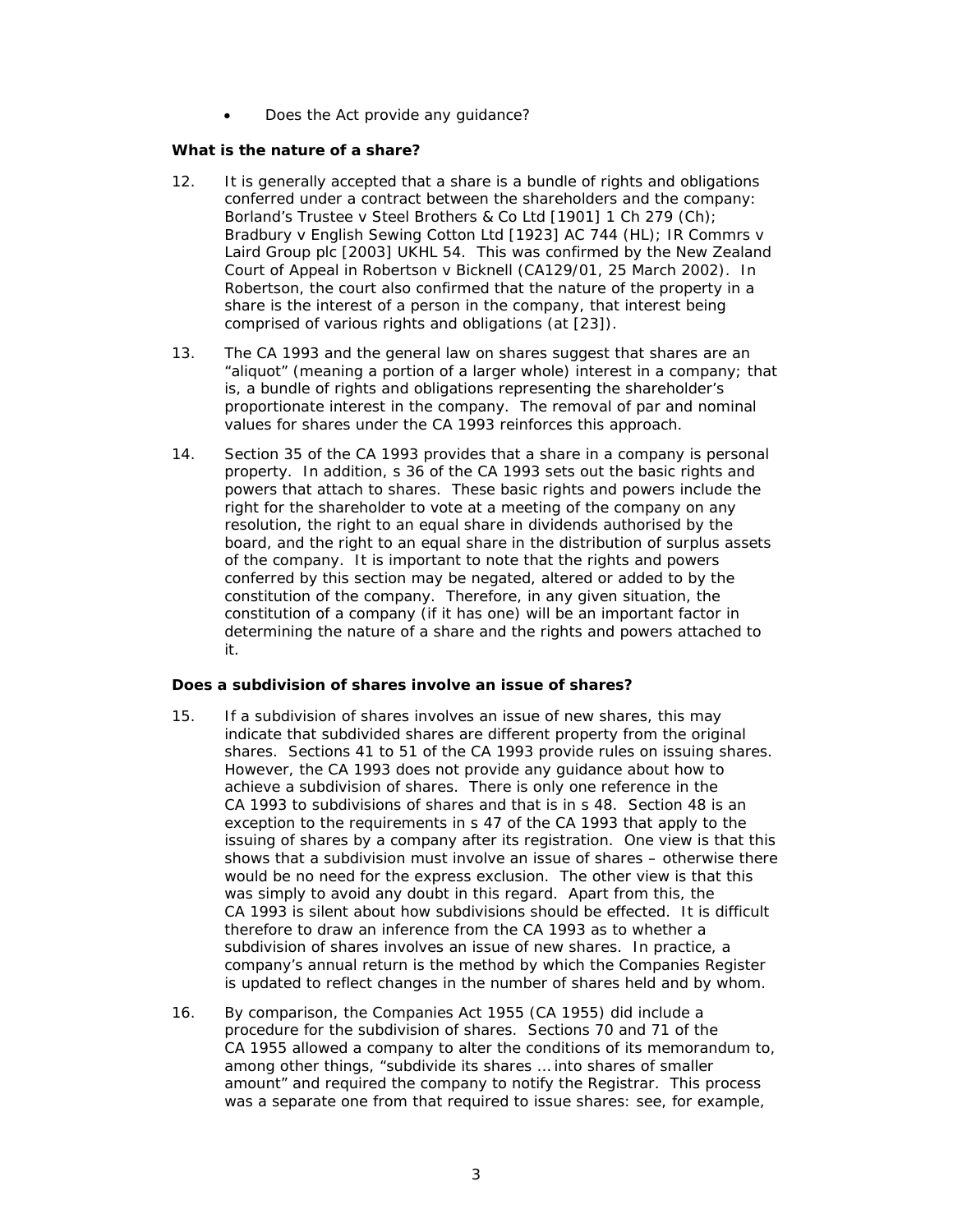ss  $14, 60, 70(1)(a)$ ,  $72$  and reg 2, Table A, Sch 3. This suggested that subdivisions of shares did not involve an issue of shares.

- 17. It has been suggested that the issue of shares involves the creation of property: *FCT v St Helens Farm (ACT) Pty Ltd* (1981) 146 CLR 336. Cases on the issue of shares support the view that a subdivision of shares does not involve an issue of shares. The thrust of these cases is that an issue of shares involves something leaving the company and being provided to the shareholder: *Central Piggery Co Ltd v McNicoll* (1949) 78 CLR 594; *National Westminster Bank plc v IR Commrs* (1994) 12 ACLC 3,215 (HL). The Commissioner considers that, in the case of a subdivision of shares, nothing has left the company or been provided to the shareholder. The shareholder has the same bundle of rights before and after the subdivision.
- 18. The CA 1955 suggested that subdivisions of shares did not involve an issue of shares. As noted, there is no clear process for subdivisions of shares under the CA 1993, but there is also no indication that the CA 1993 was intended to change the position under the CA 1955 in relation to subdivisions of shares. Given that the case law on what it means to issue shares shows that an issue involves something being provided by the company to the shareholder, it would seem that a subdivision of shares does not involve an issue of shares. Therefore, the Commissioner considers that the better view is that subdivisions of shares should be viewed as not involving an issue of shares.

### *Have the original shares been disposed of or cancelled?*

- 19. The term "dispose" is not defined in s YA 1 for the purposes of s CB 4. (The term is defined for the purposes of other sections in the Act, but these definitions do not assist in this inquiry.) The courts have held that "disposal" means that the property is "got rid of", and is no longer in the control or possession of the disposer in any capacity: *FCT v Wade* (1951) 84 CLR 105; *Lyttelton Port Co Ltd v CIR* (1996) 17 NZTC 12,556 (HC); *Coles Myer Ltd v Commissioner of State Revenue (VIC)* (1998) ATC 4,537 (VICCA). As a result, the Commissioner considers that a "disposition" and/or "disposing" of property must involve the transfer or alienation of that property by the disposer.
- 20. Further, the provisions in the CA 1993 dealing with the cancellation of shares do not expressly apply to share subdivisions. This suggests that a subdivision does not involve the cancellation of the shares being subdivided. In addition, the case law shows that a "disposition" and/or "disposing" of property must involve total alienation of that property by the disposer. The absence of the cancellation of the existing shares and the fact the shareholder's interests in the company are never alienated on a subdivision of shares suggests the original shares continue in existence.
- 21. In addition, when a company subdivides all the shares in the company, the shareholders do not lose control of their proportionate shares in the company between holding the original shares and holding the subdivided shares.

## *Have the shareholders' rights changed as a result of a subdivision of shares?*

22. As noted above, the basic rights attaching to a share (under the CA 1993) include the right to vote, the right to an equal share in dividends and the right to an equal share in the distribution of surplus assets. It might be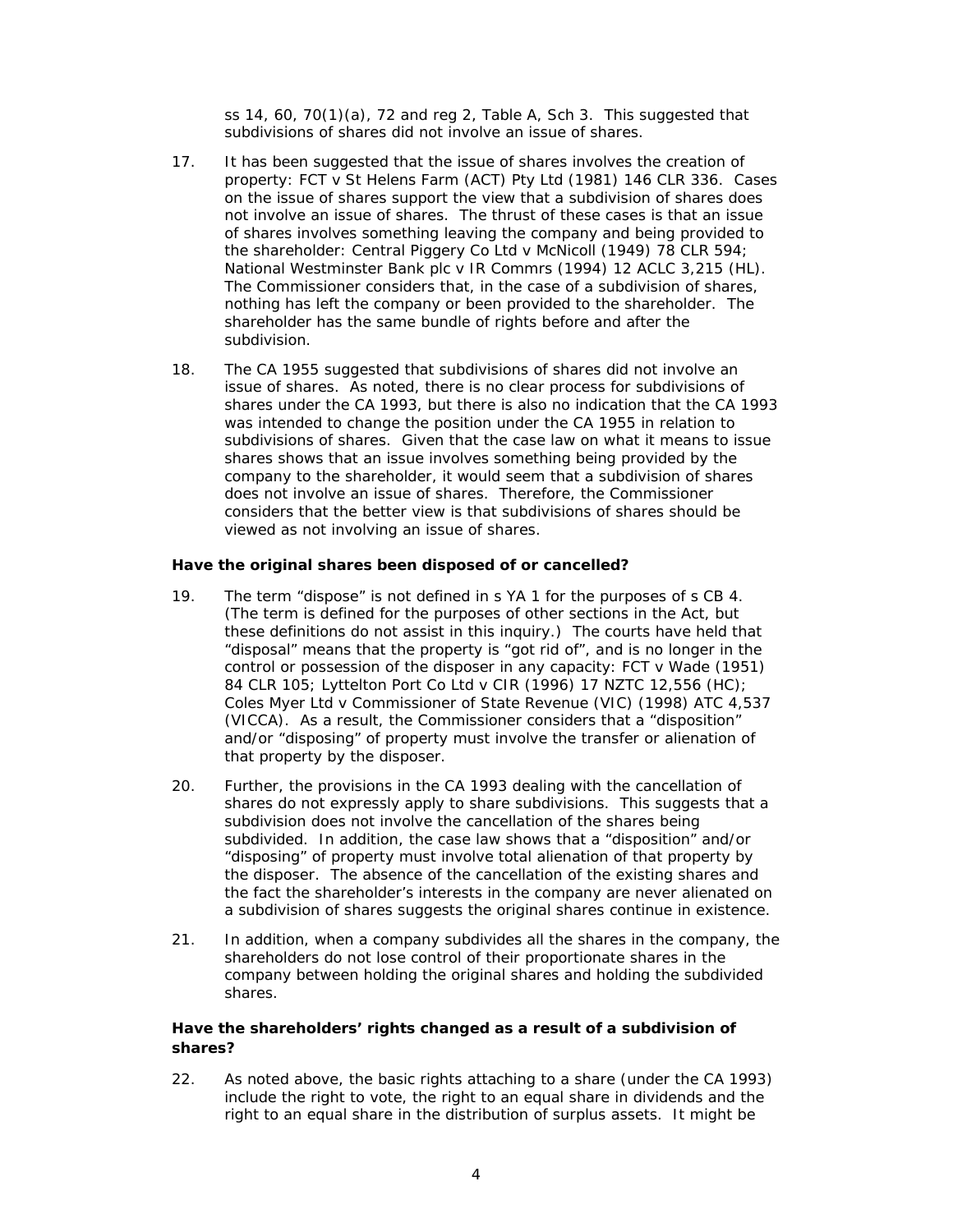argued that a subdivision of shares involves changes to a shareholder's rights in some way; given, for example, the number of votes held by the shareholder may increase in nominal terms. However, if this is viewed in terms of a share being a bundle of rights, then nothing has changed. The proportionate interest (and rights) that the shareholder had before and after the subdivision of shares remains the same. Said another way, the shareholder has, for example, a greater number of votes but the same proportionate voting interest in the company. Therefore, the Commissioner considers that a subdivision of shares has little effect on shareholders' rights – the subdivision results in more shares, but the shareholders' proportionate interest in the company does not change.

- 23. The cases on subdivisions of shares in other legal contexts generally take the view that a subdivision of shares does not give rise to new property: *Whittome v Whittome (No 1)* (1994) SLT 114 (OH); *Greenhalgh v Arderne Cinemas Ltd* [1946] All ER 512 (CA). There is also a suggestion that the subdivided shares could be traced back to and identified with the original shares: *In re Financial Corp* (1866–67) LR 2 Ch App 714 (Ch). In addition, in cases concerned with whether a bequest of shares has "adeemed", the question is whether the property exists as substantially the same thing at the death of the testator. (A gift will "adeem" – that is, be extinguished – in circumstances where, for example, there is a change in the nature of the gift between the testator making the will and the testator's death.) In relation to a subdivision of shares, in several cases it has been accepted that the subdivided shares are something that has been changed in name and form only, but that is substantially the same thing as the original shares: *Re Greenberry, Hops v Daniell* (1911) 55 Sol J 633; *In re Faris, Goddard v Overend* [1911] 1 IR 165 (Ch); *In re Clifford, Mallam v McFie* [1912] 1 Ch 29 (Ch); *Guardian Trust and Executors Co of NZ Ltd v Smith* [1923] NZLR 1,284 (SC).
- 24. Some support for the view that subdivided shares are the same property as the original shares may also be taken from cases on "identity of property". These cases show that where the legal rights acquired are different in nature from those sold, then they could not be considered to be the same property: *McClelland v FCT* (1970) 120 CLR 487; *AL Hamblin Equipment Pty Ltd v FCT* (1974) 74 ATC 4,310 (HCA). However, cases on "identity of property" also suggest that a mere subdivision of land does not change the nature of the legal rights in the property: *Moruben Gardens Pty Ltd v FCT* 72 ATC 4,147. In that case Mason J regarded the sale of all of the subdivided units as constituting a disposition of the entire estate in fee simple. He concluded that there was identity of property before and after the subdivision because the nature of the legal rights in the property remained the same.

#### *Does the Act provide any guidance?*

25. Little guidance can be gained directly from the Act. Only one section of the Act deals with subdivisions of shares directly; that is, s EX 68 (this section uses the term "share split"). The wording of this section might suggest that a new interest arises. However, on balance the Commissioner does not think this is the case. The wording of this section reflects the need to ensure the formulae in the foreign investment fund rules work when the number of shares in a foreign investment fund has increased without any new value being introduced to the foreign investment fund.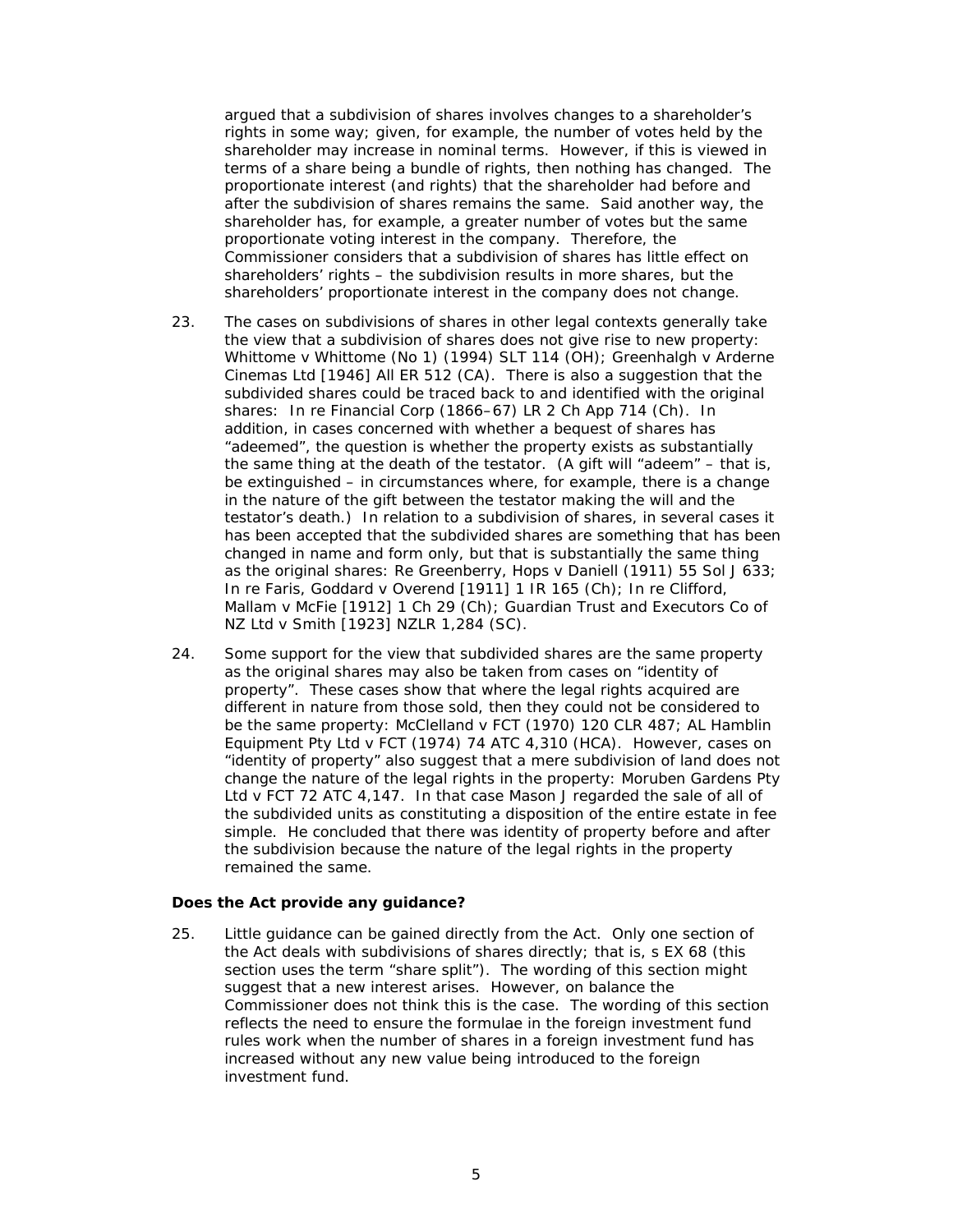26. The proposed amendments to the definition of "bonus issue" in the Taxation (Livestock Valuation, Assets Expenditure, and Remedial Matters) Bill, when enacted, will also refer to "subdivisions of shares". This amendment will clarify that subdivisions of shares are excluded from the dividend rules. The Rulings consider whether s CB 4 applies to subdivisions of shares and the disposal of subdivided shares. This proposed amendment does not affect the reasoning and conclusions in the Rulings.

### *Conclusion*

27. In summary, under the CA 1993, it appears that a subdivision of shares in the circumstances set out in BR Pub 13/01 and BR Pub 13/02 does not involve an issue of new shares or the cancellation of the original shares – the original shares are merely reformatted or reorganised. Overall, the Commissioner considers that, when shares are subdivided, in such cases the shareholder's rights in the company have not changed, even though the form in which those rights are held has changed. As a result, the Commissioner considers that the subdivided shares are the same property as the original shares for the purposes of s CB 4.

### **Does s CB 4 apply at the time the shares are subdivided?**

- 28. When a company subdivides shares, the Commissioner considers that at no point does the shareholder give up or lose their share rights as a result of the subdivision. The Commissioner considers that support for this view can be taken from the decision in *Whittome v Whittome (No 1)* (1994) SLT 114 (OH). In *Whittome*, the court considered that a subdivision did not affect the identity of the property held by the shareholders, nor did it affect the proportion of the ownership held by the shareholders. The court considered that the shares were not affected by the subdivision and the shares held following the subdivision were the same property as the shares before the subdivision.
- 29. Given this, the Commissioner considers that s CB 4 does not apply at the time a person's shares are subdivided.

#### **Does s CB 4 apply at the time subdivided shares are disposed of?**

30. An amount derived by a person on the disposal of subdivided shares, where the original shares were acquired for the purpose of disposal, will be income of the person under s CB 4. Conversely, s CB 4 will not apply to an amount derived by a person on the disposal of subdivided shares where the original shares were not acquired for the purpose of disposal. This is because the shares held by the person after a subdivision can be regarded as the same property as the shares held by the person before the subdivision.

### **What is the time of acquisition and cost base of subdivided shares held on revenue account?**

- 31. Given that subdivided shares can be regarded as the same property as the original shares, the Commissioner considers that the time of acquisition of the subdivided shares is the time the original shares were acquired.
- 32. The cost of the original shares may be used to determine the cost base of the subdivided shares on revenue account for purposes of s ED 1.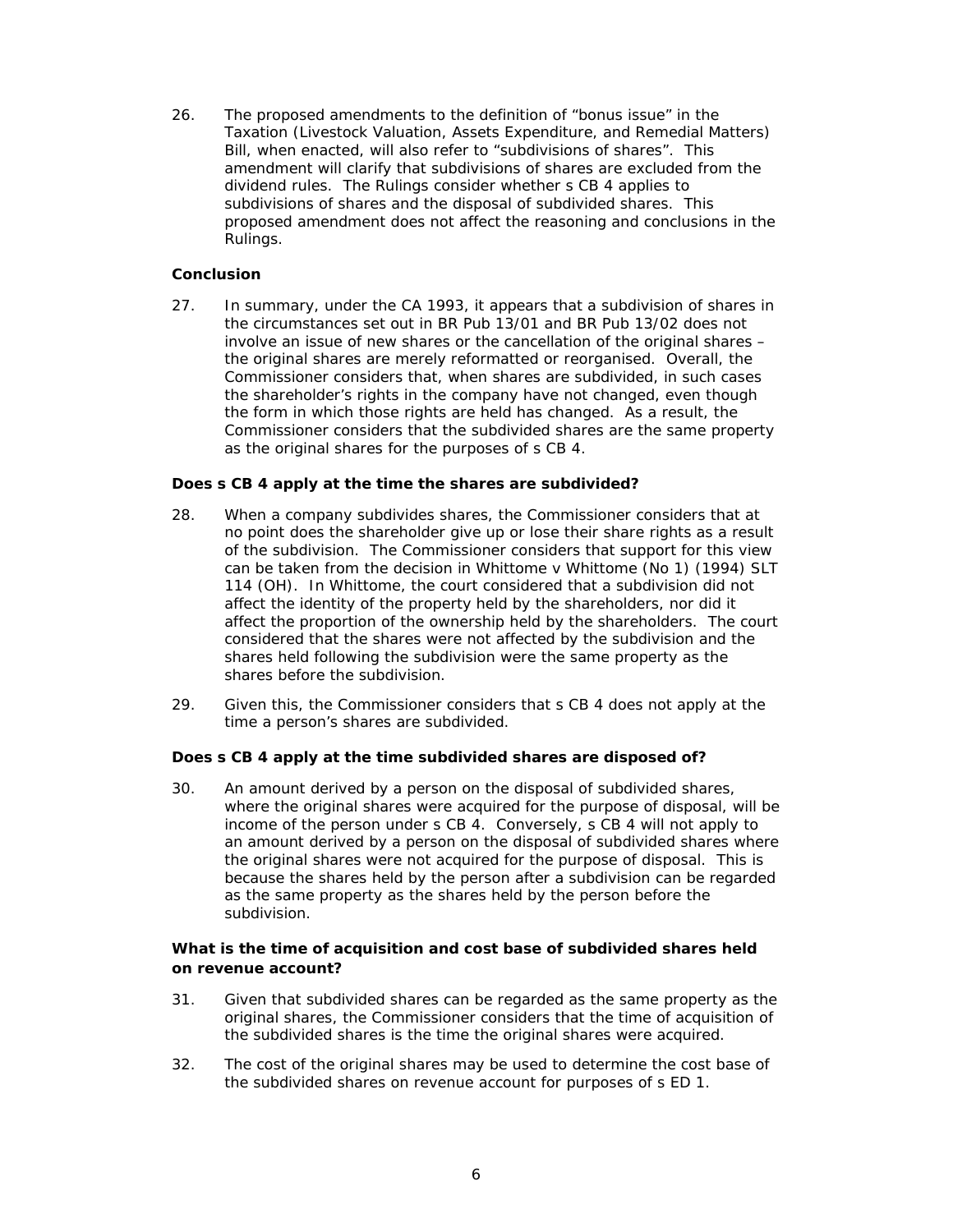33. The Commissioner considers that a reasonable method to determine the cost of a subdivided share is to divide the cost of an original share equally between the subdivided shares into which the original share was divided.

# **Example**

34. The following examples are included to help explain the application of the law.

### *Example 1 – shares acquired for the purpose of disposal*

- 35. On 21 July 2010, Matiu purchased 500 shares in Barry's Bananas Ltd (BBL) for \$10 per share. On 10 January 2011, Matiu purchased another 500 shares in BBL for \$15 per share. BBL has one class of shares with 100,000 shares on issue. Matiu acquired his 1,000 shares for the purpose of disposing of them at a profit in the future. Therefore, Matiu holds these shares on revenue account.
- 36. The directors of BBL decide to subdivide all the shares in BBL so that there will be 400,000 shares on issue. The directors pass a resolution stating:

The Board resolves to subdivide (for nil consideration) each Share in the Company into four Shares of the same type. The subdivision of the Company's Shares will take effect on 1 May 2011.

- 37. The rights attaching to BBL's shares will continue in existence throughout the subdivision process and will not be altered. Each shareholder's proportionate shareholding in the company will remain the same relative to the other shareholders. In addition, the subdivision will merely represent the reformatting of each shareholder's interest.
- 38. When the subdivision takes place, BBL's share register is updated with the new numbers of shares. BBL also informs the Companies Office of the subdivision and the new number of shares is recorded on the Companies Register.
- 39. After the shares are subdivided, Matiu has 4,000 shares. However, Matiu still has the same proportionate interest in the company and the same rights under the shares as he did before the subdivision. In addition, at no point during the subdivision did Matiu not hold shares in BBL. Therefore, s CB 4 will not apply at this time because Matiu has not disposed of anything.
- 40. On 18 May 2011, Matiu sells his 4,000 shares to Wiremu for \$5 per share. Matiu receives \$20,000 from Wiremu in return for the shares. At this point, the requirements of s CB 4 have been met; that is, Matiu has derived an amount from the disposal of property that he acquired for the purpose of disposal. As a result, Matiu will have derived an amount of income on the sale of the shares. Matiu does not acquire or dispose of any more shares in BBL in 2011.
- 41. The cost base of the subdivided shares is the cost of each of the original shares divided equally among the number of subdivided shares into which the original share was split. That is, the cost of each original share is divided equally across four subdivided shares.
- 42. Matiu acquired 500 shares before the subdivision for \$10 per share. After the subdivision those 500 shares became 2,000 shares. As a result, the cost per share of each subdivided share is \$2.50.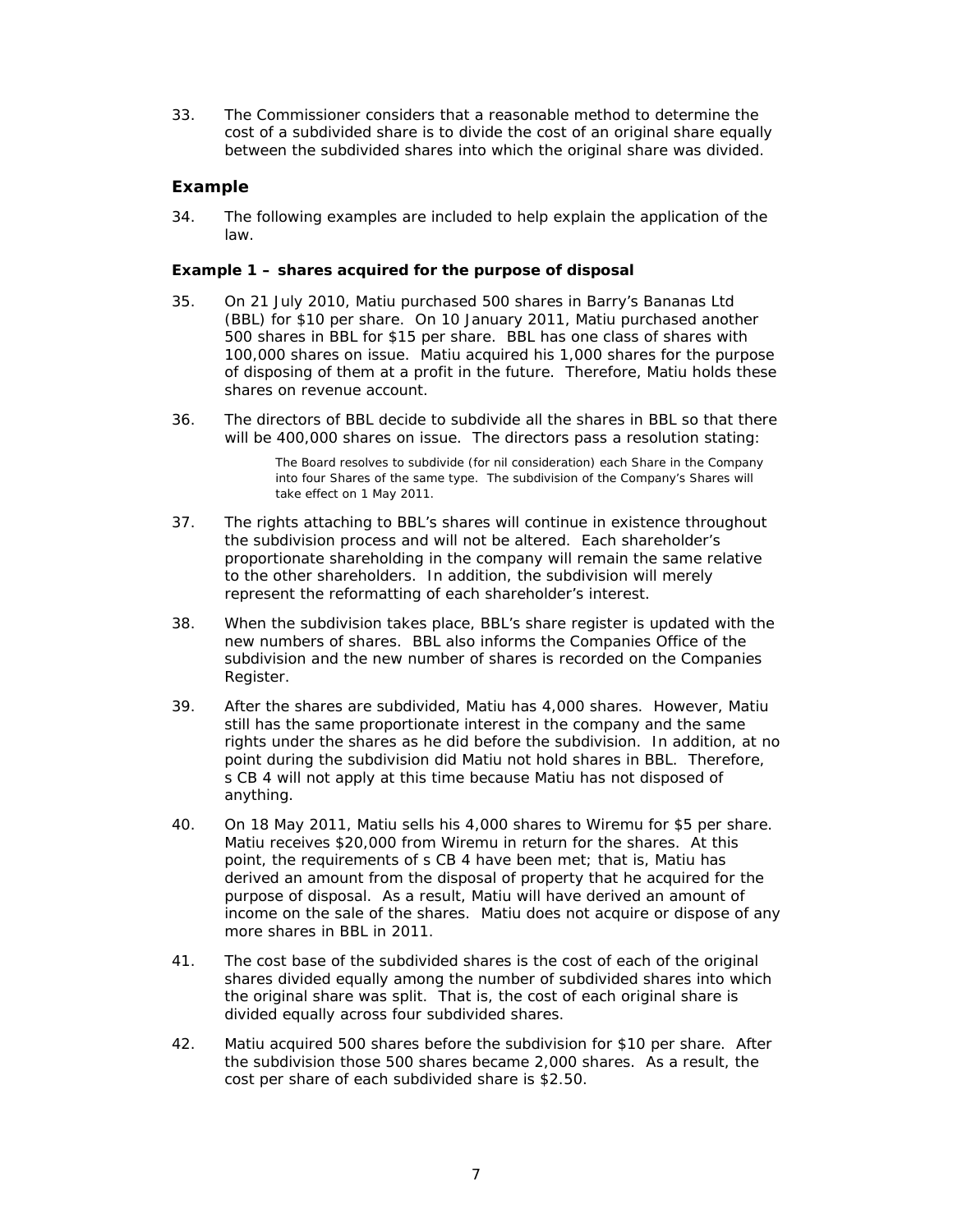- 43. Matiu also acquired a further 500 shares before the subdivision for \$15 per share. After the subdivision those 500 shares became 2,000 shares. The cost per share of each subdivided share is \$3.75.
- 44. In the 2011-12 income year, the amount that Matiu derives on the disposal of the shares will be income. In addition, the opening value of the shares (ie, the cost of the shares) will be allowed as a deduction under the matching rules in s ED 1. Using the cost bases identified above, this is calculated in the following way:
	- The acquisition cost of the subdivided shares is \$5,000 for the first 500 shares acquired, and \$7,500 for the second 500 shares acquired. This gives a total acquisition cost for the 4,000 shares of \$12,500.
	- Matiu sold all 4,000 shares to Wiremu for \$20,000.
	- The profit of \$7,500 that Matiu derived from the sale of the shares will form part of Matiu's net income.

#### *Example 2 – shares not acquired for purpose of disposal*

- 45. On 18 February 2011, Wei purchased 50 shares in BBL. Wei bought the shares as a long-term investment for his family. On 20 March 2011, BBL announces that it will subdivide its shares. After the subdivision, Wei will have 200 shares. Soon after, Wei is diagnosed with a serious illness. He decides to sell some of his shares to help pay for his treatment.
- 46. BBL subdivides its shares on 1 May 2011. On 2 May 2011, Wei sells 125 of his shares to Gareth. In this situation, s CB 4 will not apply to the amount that Wei derives on the disposal of the 125 shares. This is because, at the time Wei acquired the shares, he did not acquire the shares for the purpose of disposal.

#### **References**

#### **Subject references**

Cancellation of shares Disposal Issue of shares Personal property Subdivision of shares

#### **Legislative references**

Companies Act 1993, ss 35, 48 Income Tax Act 2007, ss CB 4, ED 1, EX 68

#### **Case references**

- *AL Hamblin Equipment Pty Ltd v FCT* (1974) 74 ATC 4,310 (HCA)
- *Bedford Investments Ltd v CIR* [1955] NZLR 987 (SC)
- *Borland's Trustee v Steel Brothers & Co Ltd*  [1901] 1 Ch 279 (Ch)
- *Bradbury v English Sewing Cotton Ltd* [1923] AC 744 (HL)
- *Case L43* (1989) 11 NZTC 1,262 (TRA)
- *Central Piggery Co Ltd v McNicoll* (1949) 78 CLR 594
- *Clifford, In re, Mallam v McFie* [1912] 1 Ch 29 (Ch)

*Coles Myer Ltd v Commissioner of State Revenue (VIC)* (1998) ATC 4,537 (VICCA) *Faris, In re, Goddard v Overend* [1911] 1 IR 165 (Ch) *FCT v St Helens Farm (ACT) Pty Ltd* (1981) 146 CLR 336 *FCT v Wade* (1951) 84 CLR 105 *Financial Corp, In re* (1866–67) LR 2 Ch App 714 (Ch) *Greenberry, Re, Hops v Daniell* (1911) 55 Sol J 633 *Greenhalgh v Arderne Cinemas Ltd* [1946] All ER 512 (CA) *Guardian Trust and Executors Co of NZ Ltd v Smith* [1923] NZLR 1,284 (SC) *IR Commrs v Laird Group plc* [2003] UKHL 54 *Lyttelton Port Co Ltd v CIR* (1996) 17 NZTC 12,556 (HC) *McClelland v FCT* (1970) 120 CLR 487 (PC) *National Westminster Bank plc v IR Commrs*  (1994) 12 ACLC 3,215 (HL) *Public Trustee v CIR* [1961] NZLR 1,034 (SC) *Robertson v Bicknell* (CA129/01, 25 March 2002) *Whittome v Whittome (No 1)* (1994) SLT 114 (OH)